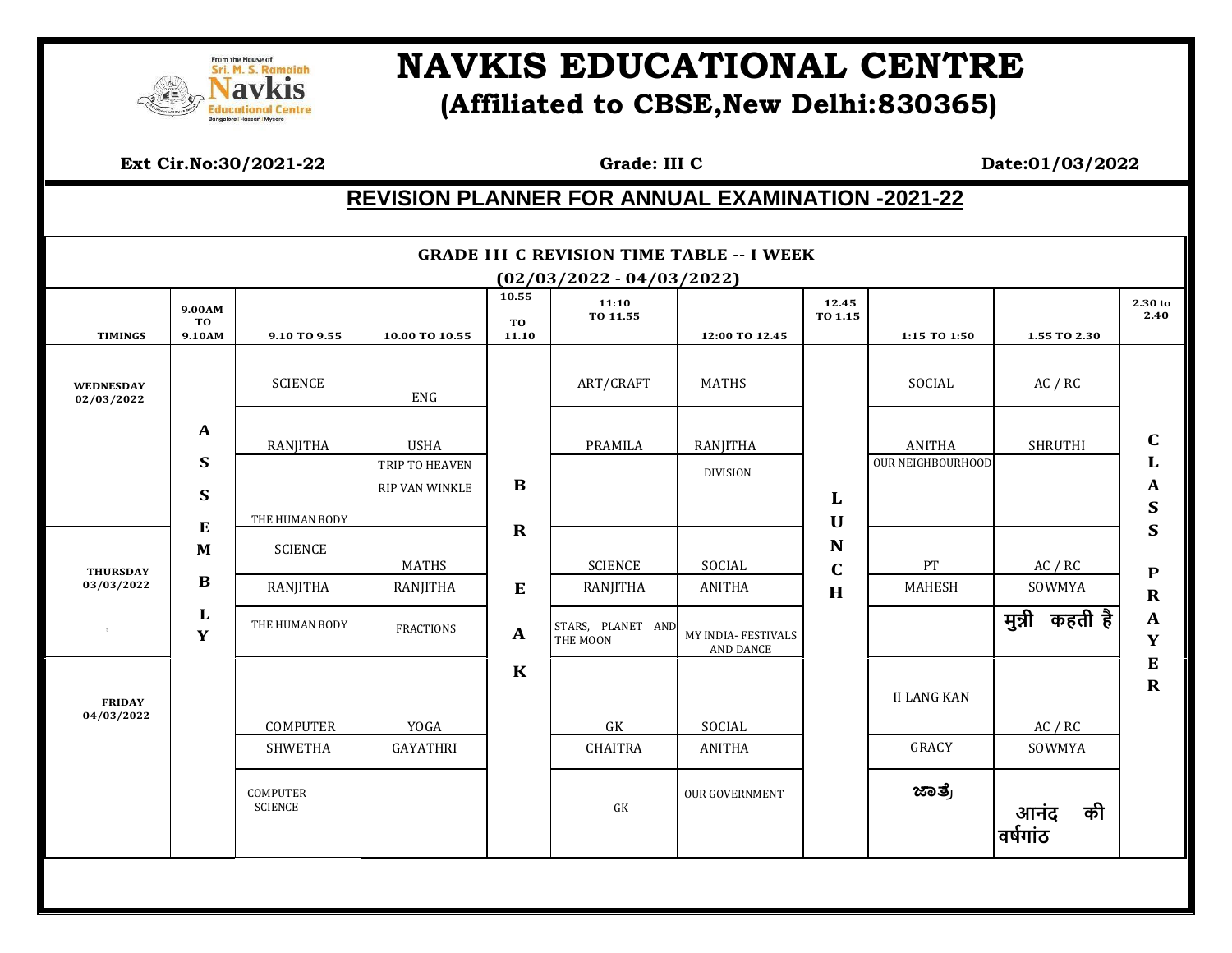|                                |                        |                                  |                               |                      | $(07/03/2022 - 11/03/2022)$            |                                      |                  |                                       |                                       |                            |
|--------------------------------|------------------------|----------------------------------|-------------------------------|----------------------|----------------------------------------|--------------------------------------|------------------|---------------------------------------|---------------------------------------|----------------------------|
| <b>TIMINGS</b>                 | 9.00AM<br>TO<br>9.10AM | 9.10 TO 9.55                     | 10.00 TO 10.55                | 10.55<br>TO<br>11.10 | 11:10<br>TO 11.55                      | 12:00 TO 12.45                       | 12.45<br>TO 1.15 | 1:15 TO 1:50                          | 1.55 TO 2.30                          | 2.30 to<br>2.40            |
| <b>MONDAY</b><br>07/03/2022    |                        | <b>III L HINDI</b>               | <b>II LANG KAN</b>            |                      | <b>SCIENCE</b>                         | ENGLISH                              |                  | <b>MATHS</b>                          | AC / RC                               |                            |
|                                |                        | SOWMYA                           | $\alpha$<br>GRACY             |                      | <b>RANJITHA</b>                        | <b>USHA</b>                          |                  | RANJITHA                              | SOWMYA                                |                            |
|                                |                        | HINDI TEST 1 FOR<br>20 MARKS     | ಭಗೀರಥ                         |                      | <b>OUR PLANET: THE</b><br><b>EARTH</b> | ANNALISA AND THE<br><b>GIANT</b>     |                  | <b>GEOMETRY AND</b><br><b>PATTERN</b> | <b>ENGLISH TEST 1 FOR</b><br>20 MARKS |                            |
| <b>TUESDAY</b><br>08/03/2022   |                        | <b>III L HINDI</b>               | ENG                           |                      | <b>II LANG KAN</b>                     | MATHS                                |                  | PT                                    | AC / RC                               |                            |
|                                |                        | SOWMYA                           | <b>USHA</b>                   |                      | GRACY                                  | RANJITHA                             |                  | <b>MAHESH</b>                         | <b>SHRUTHI</b>                        |                            |
|                                |                        | समझदार कौआ                       | THE WISE MINISTER<br>THE BIRD |                      | ಮೃಗಾಲಯದಲ್ಲಿ<br>ಒಂದುದಿನ                 | MEASUREMENT                          |                  |                                       | KANNADA TEST 1 FOR<br>20 MARKS        |                            |
| <b>WEDNESDAY</b><br>09/03/2022 | $\mathbf{A}$<br>S      | <b>SCIENCE</b>                   | <b>ENG</b>                    |                      | ART/CRAFT                              | <b>MATHS</b>                         |                  | SOCIAL                                | AC / RC                               |                            |
|                                | S<br>E                 | RANJITHA                         | <b>USHA</b>                   |                      | PRAMILA                                | RANJITHA                             |                  | <b>ANITHA</b>                         | <b>SHRUTHI</b>                        | $\mathbf C$<br>L           |
|                                | M                      | <b>OUR PLANET: THE</b><br>EARTH  | WE SAVED A WHALE              | B<br>$\mathbf R$     |                                        | MEASUREMENT                          | L                | <b>NEW DELHI</b>                      | <b>MATHS TEST 1 FOR</b><br>20 MARKS   | A<br>S                     |
| <b>THURSDAY</b><br>10/03/2022  | $\bf{B}$<br>L          | <b>SCIENCE</b>                   | <b>MATHS</b>                  |                      | <b>SCIENCE</b>                         | SOCIAL                               | $\mathbf U$<br>N | PT                                    | AC / RC                               | S                          |
|                                | Y                      | RANJITHA                         | RANJITHA                      | E                    | RANJITHA                               | <b>ANITHA</b>                        | $\mathbf C$      | <b>MAHESH</b>                         | SOWMYA                                | $\mathbf{P}$               |
| $\sim$                         |                        | LIGHT, SOUND AND<br><b>FORCE</b> | TIME                          | $\mathbf{A}$         | LIGHT, SOUND AND<br><b>FORCE</b>       | MUMBAI                               | H                |                                       | <b>SCIENCE TEST 1 FOR</b><br>20 MARKS | $\mathbf R$<br>$\mathbf A$ |
| <b>FRIDAY</b><br>11/03/2022    |                        | COMPUTER                         | YOGA                          | $\bf K$              | ${\rm GK}$                             | SOCIAL                               |                  | <b>II LANG KAN</b>                    | AC / RC                               | Y<br>$\bf{E}$              |
|                                |                        | <b>SHWETHA</b>                   | GAYATHRI                      |                      | <b>CHAITRA</b>                         | ANITHA                               |                  | GRACY                                 | SOWMYA                                | $\mathbf R$                |
|                                |                        | <b>COMPUTER</b><br>SCIENCE       |                               |                      | ${\rm GK}$                             | <b>SOCIAL TEST 1 FOR</b><br>20 MARKS |                  | ಮೃಗಾಲಯದಲ್ಲಿ<br>ಒಂದು ದಿನ               | <b>III L TEST 1 FOR</b><br>20 MARKS   |                            |